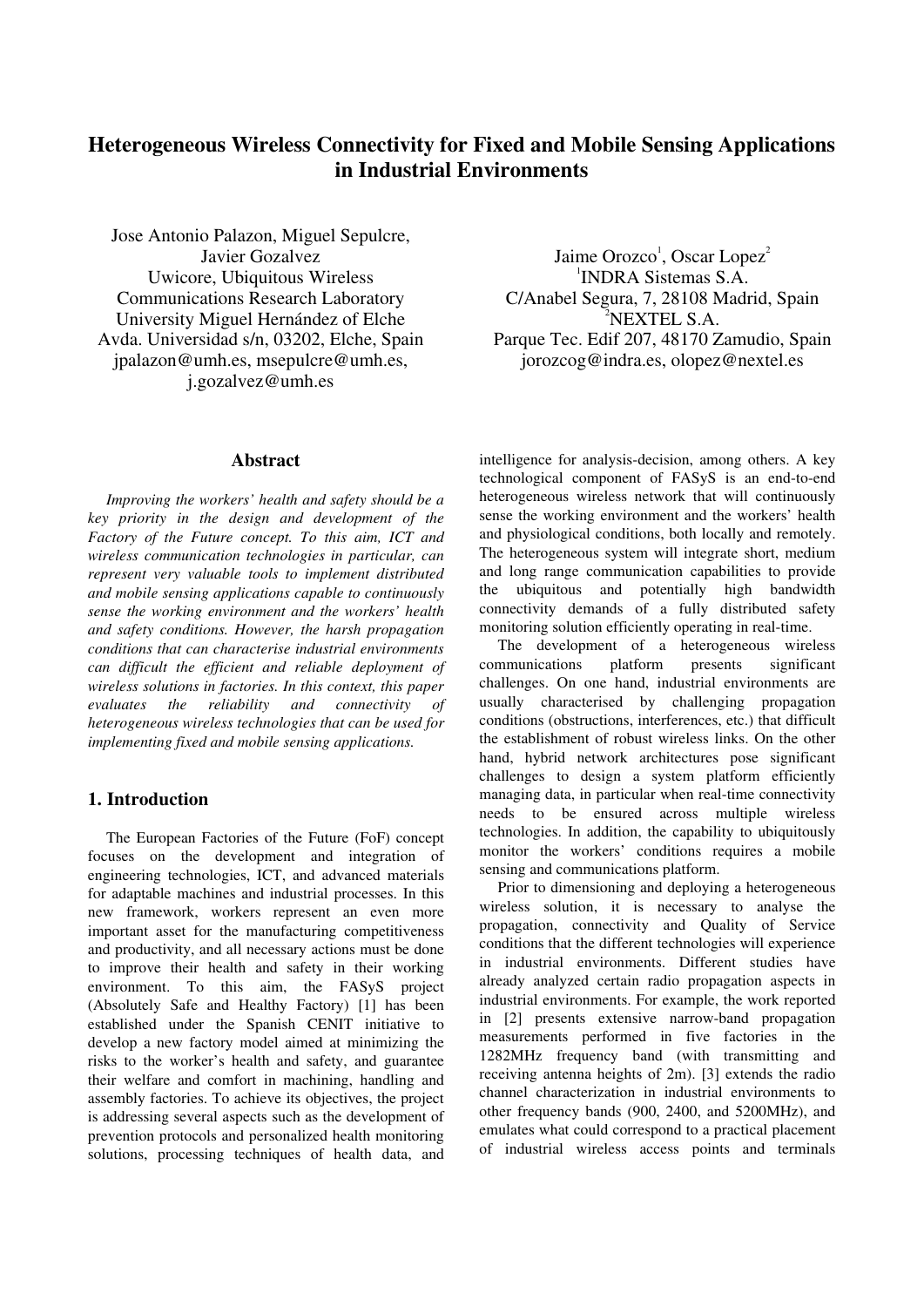(transmitting and receiving antenna heights of 6m and 2m). In [4], the authors evaluate the performance of an IEEE 802.15.4/ZigBee wireless sensor network consisting of 20 – 30 stationary nodes. The study concludes that reliability levels above 99.5% are possible. Other studies such as [5] and [6] evaluate the error rate and latency of IEEE 802.11 devices. All these studies prove it is possible to provide wireless connectivity in industrial environments, but also highlight certain peculiarities that need to be considered. and further issues that need yet to be analyzed. In addition, the studies reported to date are generally conducted with static nodes, whereas future mobile sensing applications will requires solutions to the challenges created by the mobility of nodes and the resulting varying propagation conditions. In this context, this paper presents the results of a measurement campaign that has evaluated the performance and connectivity levels of fixed and mobile IEEE 802.15.4/ZigBee sensing devices, as well as the quality of WiMAX and UMTS/HSDPA technologies that will be part of FASYS' heterogeneous platform.

## **2. Wireless industrial testing environment**

The measurement campaign has been conducted in the main factory of GORATU, an important Spanish manufacturer of machine tools. Covering a surface area of more than  $10.000m^2$ , the plant is characterized by a perimeter wall and a building height of around 11m (Figure 1). The interior of the plant mainly consists of wide corridors and large rooms typically separated by concrete walls of around 2m height that do not reach the ceiling. The corridors are machinery assembly areas, and tend to be occupied by large metal pieces. Each corridor and room has various large cranes that are able to lift and transport material of large weight (Figure 2). As illustrated in Figure 2, the plant is characterised by the presence of a large number of potential metallic obstacles that could influence the wireless connectivity.

The factory is located near 3 Base Stations (BS) that provide GSM and UMTS/HSDPA coverage to the city of Elgoibar. Figure 3 shows the location of the BSs and GORATU's factory. Although Elgoibar is located in a valley, surrounded by small hills, the factory has good visibility conditions with the BS located at less than 300m (BS1 in Figure 3).



**Figure 1. Plan of GORATU's main factory (axis in meters). A denotes the point from which the image shown in Figure 2 was taken.** 



**Figure 2. View of one of GORATU's corridors.** 



**Figure 3. Cellular BSs close to GORATU's factory.**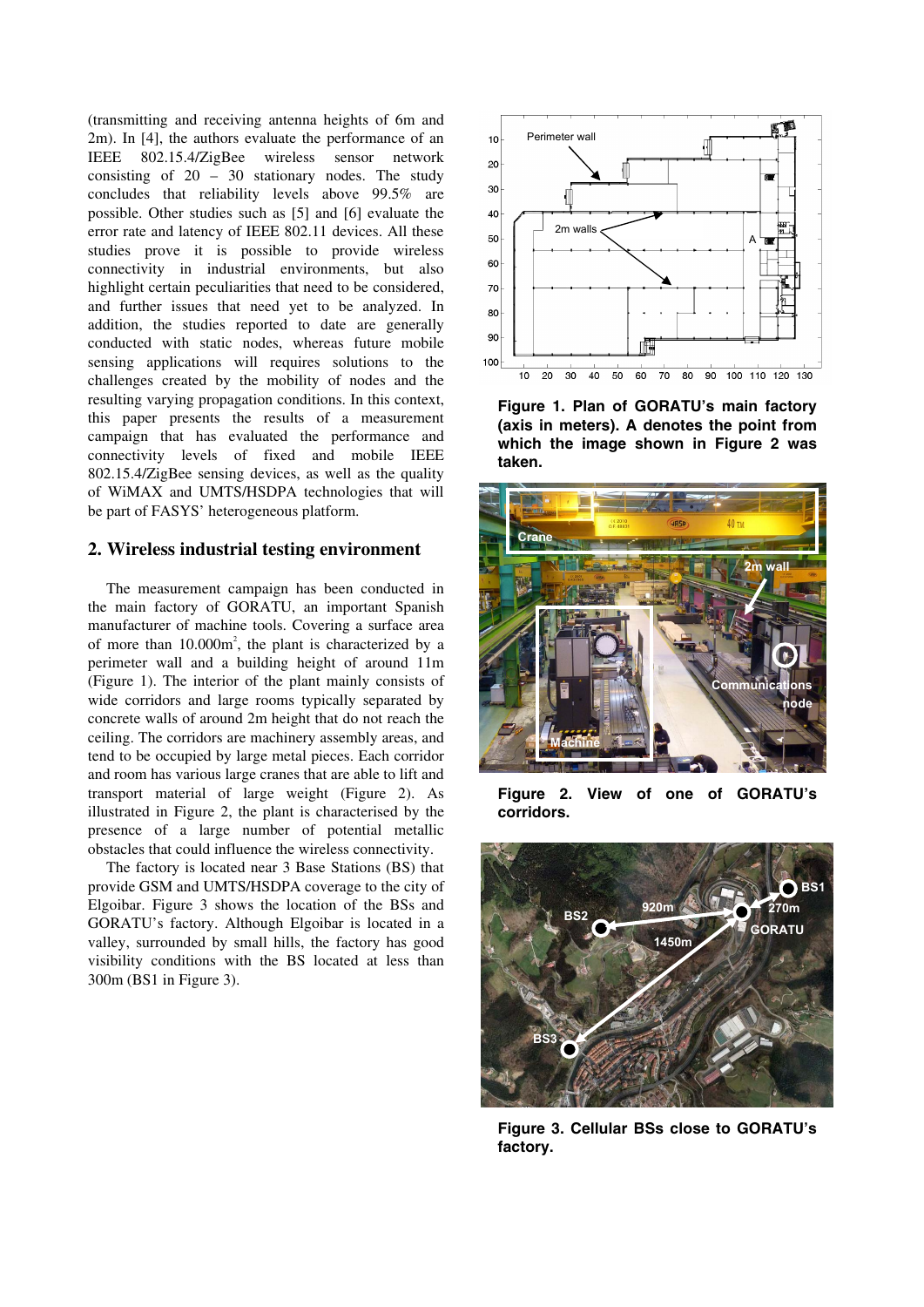FASyS heterogeneous wireless communications platform is being designed to provide the capabilities to locally sense the physical environment and the workers' conditions, and transmit the sensed data to a control centre through a wireless backhaul. The wireless backhaul can include medium range technologies for communications within the factory, and long range technologies for the transfer of the aggregated data to the control centre. The local and real-time capability to monitor the physical environment and the workers' conditions requires the use of a cost-efficient and low power wireless technology that can adequately operate under low to medium mobility conditions. In this context, FASyS has adopted Wireless Sensor Networking (WSN) as its local mobile communications solution. The project is initially working with the IEEE 802.15.4/ZigBee standards, but is also planning to integrate WirelessHART and ISA100 technologies.

In addition to distributed sensing solutions based on 802.15.4/ZigBee, FASyS also includes video sensing applications that require higher communication bandwidths. In this context, FASyS proposes a hierarchical communications architecture where the wireless backhaul will integrate medium and long range communication technologies. The medium range technologies (WiFi and WiMAX) will be in charge of transmitting video data and locally sensed data from different areas of the factory (the local sensed data can be aggregated) towards the factory's gateway. This gateway will then be interconnected through long range communication technologies to a remote control centre. Depending on the final bandwidth requirements, FASyS is considering WiMAX and UMTS/HSDPA for connecting the factory's gateway towards the control centre.

## **3. Wireless sensor networking connectivity**

#### **3.1. Equipment setup**

The experiments used two MEMSIC IRIS motes (transmitter and receiver) working in the 2.4GHz frequency band. The motes are characterised by a maximum data rate of 250kbps, a -101dBm receive sensitivity, and a maximum RF power of 3dBm. The IRIS motes implement the PHY and MAC layers defined in the IEEE 802.15.4 standard, and Zigbee compliant Network and upper layers. The motes include a processor board (XM2110) based on the Atmel ATmega1281 low-power microcontroller.

In the conducted experiments, the transmitter node is a MEMSIC IRIS mote powered by standard AAA batteries, and configured as a Zigbee router. This node runs an application that generates and transmits packets at a user-defined periodicity and payload, and can emulate either a fixed or mobile sensor node (e.g. carried by a worker using a belt or any vehicle moving in the

plant). The receiver node is a mote configured as a Zigbee network coordinator, and connected to a PC through a MIB520CA Mote Interface Board. The application running in this node logs all received packets by forwarding them to the PC via USB (using a virtual COM port). In the PC, the received packets are tagged with a timestamp and logged. Additional information such as the received signal strength indicator (RSSI), link quality indicator (LQI), packet type, packet length and packet ID, is also logged for each received packet.



**Figure 4. Position/trajectory of the IEEE 802.15.4/Zigbee transmitter node across GORATU's factory in the fixed and mobile experiments.** 

#### **3.2. Experimental results**

The receiver node was located at position *FR* (fixed receiver) in Figure 4, with an antenna height of  $h<sub>p</sub>=5m$ . This node emulates a stationary node strategically deployed at a location with good propagation conditions with the different areas of the plant. With this antenna height, obstacles like short walls and metallic pieces/machines on the floor are partially avoided, although the cranes at different heights can still reduce the visibility conditions between transmitter and receiver. The IEEE 802.15.4/Zigbee performance was first analysed considering fixed transmitter nodes at different positions (*FA*, *FB*, *FC* and *FD* in Figure 4, *FD* is located within a warehouse) with an antenna height between 1.6m and 2m. The deployment emulates fixed wireless sensor nodes located at specific locations, e.g. machines that could represent a safety risk for the workers. In the experiments, the transmitter node periodically transmits at 3dBm a data packet every 20ms with 100Bytes payload. Figure 5 shows the RSSI levels measured at the four fixed positions. The highest received signal level is experienced at the *FA* location (at a distance of 85m from the receiver node) given the lower number of obstacles between the two nodes. The RSSI levels measured at positions *FB*, *FC* and *FD* (at a distance of 77m, 108m and 59m to the receiver node,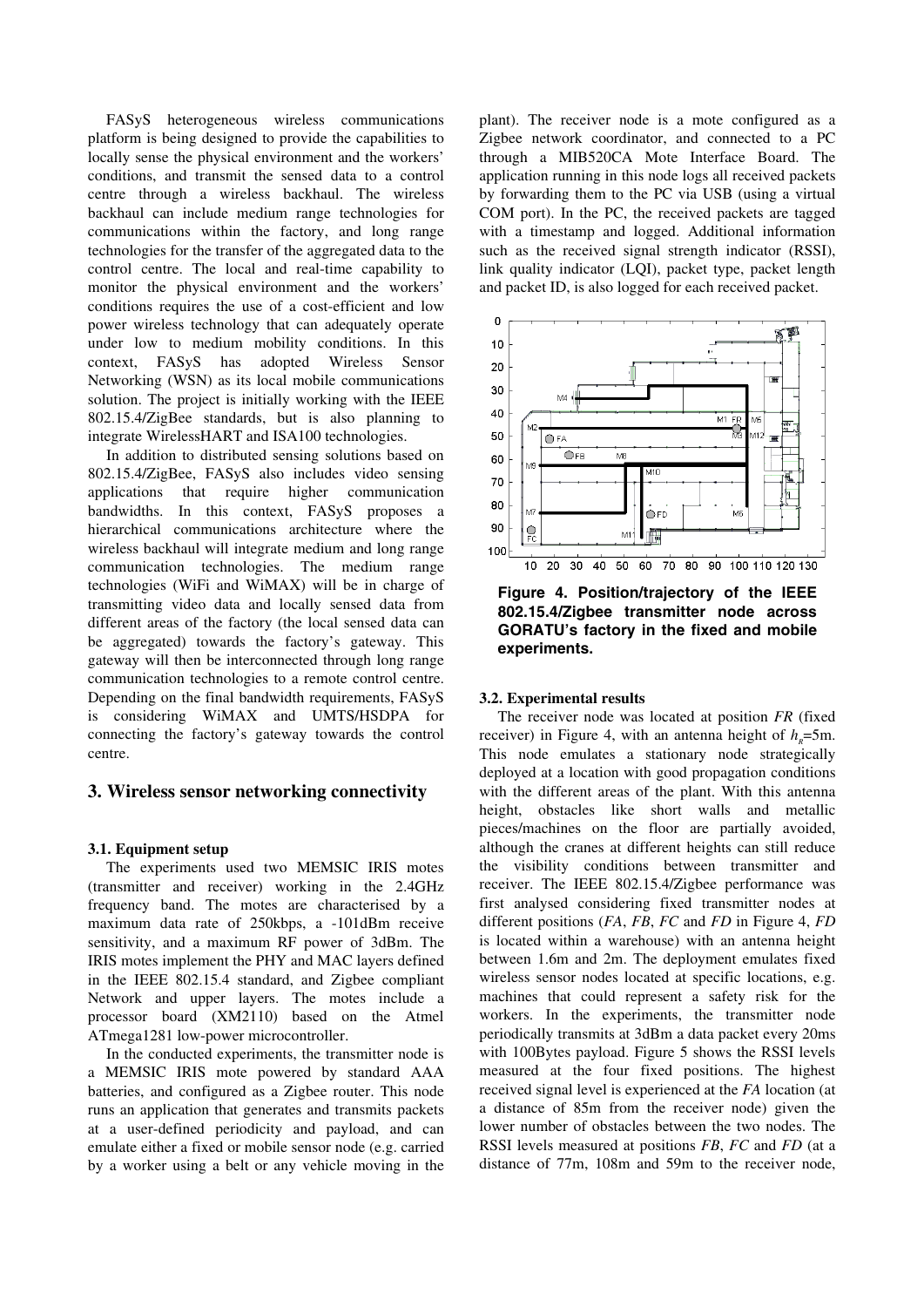respectively) do not significantly differ one from each other. The resulting packet error rate (PER) at the different locations was consistently below 3%.



**Figure 5. RSSI measured for the fixed IEEE 802.15.4/Zigbee experiments.** 

Different tests were also conducted to evaluate the wireless connectivity between a mobile node emulating a worker (or industrial vehicle) moving around the factory, and a fixed node emulating an access point. While the receiver node was located in *FR* with an antenna height of  $h<sub>n</sub>=5m$  (see Figure 4), the transmitter node, with an antenna height of  $h_7$ =1.2m, moved across different areas of the plant at pedestrian speed. This node was also configured to periodically transmit a data packet every 20ms with a payload of 100bytes. Figure 4 shows the path followed by the transmitter node, starting in point *M1* (near the receiver node *FR*), then moving from point *M2* to point *M12* in ascending order. Figure 6 shows the RSSI levels measured during the mobile tests, together with the distance between transmitter and receiver. The signal level measured along the path presents variations between -45dBm and -91dBm (the minimum level that can be measured by the radio chip). In this context, it is interesting to note the high differences between the signal levels measured at the fixed positions and higher antenna heights (Figure 5), and the ones obtained under pedestrian mobility conditions and lower antenna height. In particular, the RSSI measured at the mobile points *Mi* (Figure 6) present higher attenuation and variability than the ones measured at the fixed points *Fi* (Figure 5). For example, RSSI values between -70dBm and -85dBm are observed at point *M2*, while the values observed at point *FA* range from -72dBm to -79dBm. Similar observations can be done when comparing the RSSI measured at *FB* with *M8-M9*, *FC* with *M7*, or *FD* with *M11*. These results provide a first insight into the link quality differences between fixed and mobile sensing nodes in industrial environments. The development of mobile

sensing applications for improving the workers' health and safety would hence require a more careful design and dimensioning of the enabling wireless communications systems and protocols.



**Figure 6. Distance TX-RX and RSSI measured in the mobile IEEE 802.15.4/Zigbee experiments.** 





Figure 7 plots the Packet Error Rate (PER) measured during the mobile tests. In particular, the figure depicts the PER measured in the last 5 seconds, and the resulting accumulated PER. As it can be observed, relatively low PER values are obtained throughout the factory, being the farthest points the ones experiencing the worst performance (*M2, M4, M7, M9* and *M11*; *M11* is located within the warehouse). However, it is worth highlighting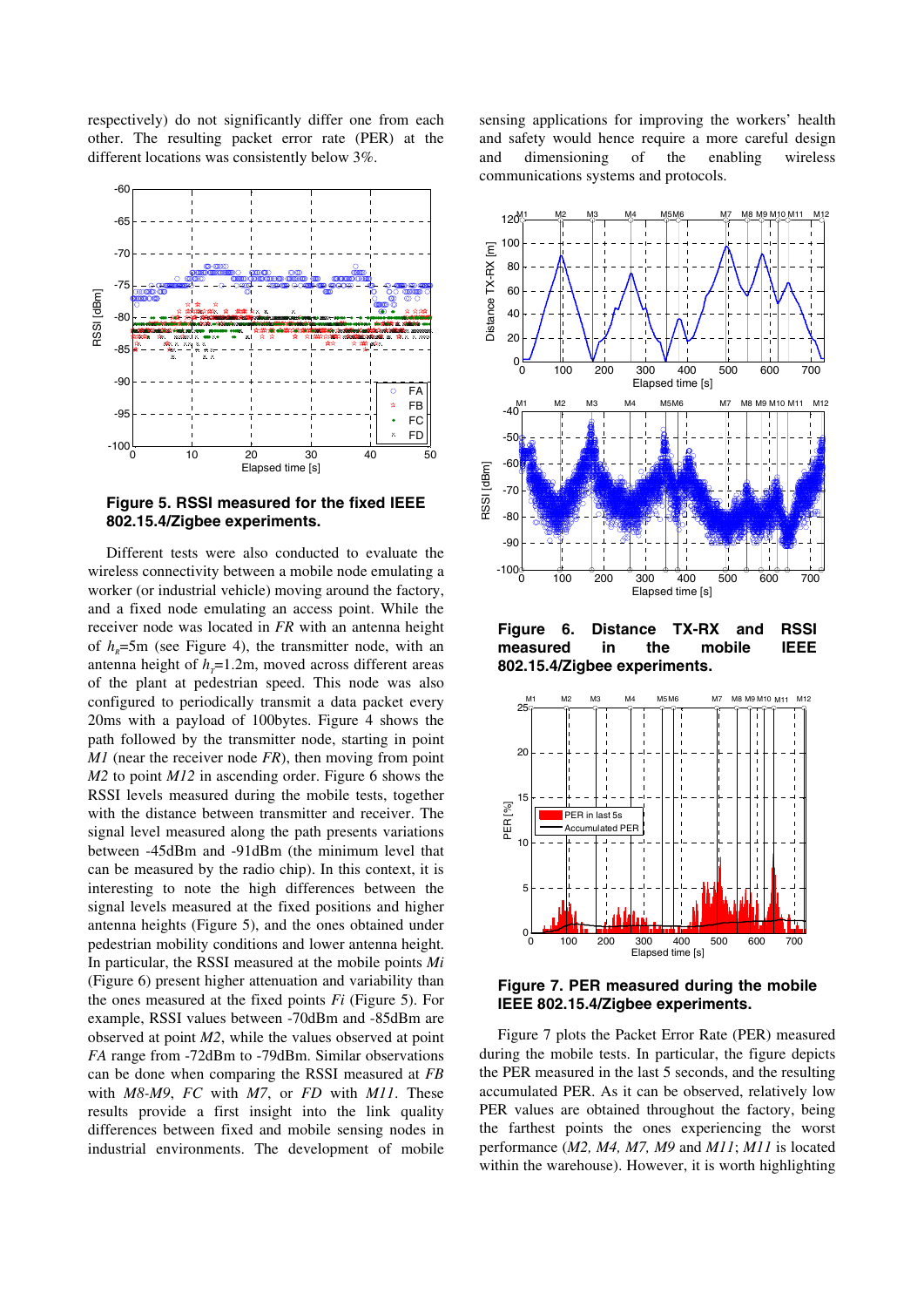the PER differences measured during the fixed and mobile sensing tests. While only sporadic packets were lost with the fixed transmitting nodes, more than 8% of packets were received with error when the mobile nodes reached the *M7* and *M11* locations (positions close to *FC* and *FD*, respectively). These results demonstrate the challenges to be faced in order to efficiently and reliably deploy mobile sensing solutions in industrial environments, and the need to design advanced communications and networking techniques that overcome the degradation that has been observed under mobile conditions.

A possibility to improve the performance and reliability of data transmissions in mobile conditions is increasing the transmission power. The maximum power permitted in the 2.4GHz band for IEEE 802.15.4 channels is 17dBm. Such power level can be achieved with the selected motes using the CC2591 Texas Instruments power amplifier for the 2.4GHz band. With this power amplifier, the measured RSSI values were increased around 20dB in the mobile experiments. As a result, the PER was significantly improved. Figure 8 shows the PER measured by the mobile sensing node when moving from *M11* (warehouse) to *M12*, and using the power amplifier. As it can be observed, the PER is significantly reduced compared to Figure 7 thanks to the increase of the transmission power. However, despite a significant improvement of the RSSI, still some packets were received in error. In addition, increasing the transmission power significantly reduces the battery life, and impacts the nodes' autonomy. In this context, more advanced solutions would be more appropriate to address the communications challenges created by mobile sensing applications.



**Figure 8. PER measured during the mobile IEEE 802.15.4/Zigbee experiments with higher transmission power.** 

## **4. Wireless communications for local data distribution**

### **4.1. Equipment setup**

In the conducted WiMAX experiments, Alvarion BreezeACCESS VL 5.4 units have been used. In particular, the Access Unit (AU) model AUS-E-SA-5.4- VL and the Subscriber Unit (SU) model SU-A-5.4-VL operating in the 5.470-5.725GHz frequency band were deployed at fixed locations in the factory. Each unit was connected to a standard laptop, and the AU was additionally connected to an external 120º sector antenna with 15dBi gain (model AL-484034/NV). Although these units were configured and used for point-to-point communications, they can also be employed for point-tomultipoint transmissions.

To evaluate the WiMAX performance, the Wireshark network packet analyzer has been used. This tool is able to capture the Ethernet traffic and filter it, and was used to capture the data packets received, and measure the throughput. Additionally, the Wireshark tool was used to capture the SNR (Signal to Noise Ratio), noise floor and RSSI acquired by the AlvariCraft tool. Using the AlvariCraft tool, these parameters are periodically transmitted from the AU to the laptop through the Ethernet interface using the SNMP protocol.

#### **4.2. Experimental results**

The WiMAX performance inside the factory has been evaluated through the transfer of a large file from the AU to the SU. The AU was located at point *A* in Figure 1 with an antenna height of  $h_7$ =6m. The SU was located at the largest distance possible from the AU, i.e. at point *FC* (Figure 4). To evaluate the impact of the visibility conditions and surrounding obstacles on the WiMAX performance, different SU antenna heights have been tested. The results plotted in Figure 9 show that with a  $h<sub>p</sub>=5m$  SU antenna height, a sustained throughput of 37Mbps was obtained despite the presence of cranes and other obstacles between SU and AU that influence the radio propagation. The results depicted in Figure 9 also show that reducing the SU antenna height to  $h<sub>n</sub>=1m$ decreases the average throughput to 12Mbps, and increases the link instability. These effects are due to the higher number of obstacles between the AU and SU (e.g. machinery) blocking the radio signal. In fact, the measured SNR decreased from 37.9dB to 24.7dB when the antenna height was reduced, and the average RSSI measured at the receiver also decreased from -47dBm to -60dBm. These results show that WiMAX can provide the high throughput levels in industrial environments that might be necessary for video transmissions, and the transmission of aggregated data from a large number of local sensors towards the factory's gateway to the control centre. In any case, it is important to emphasize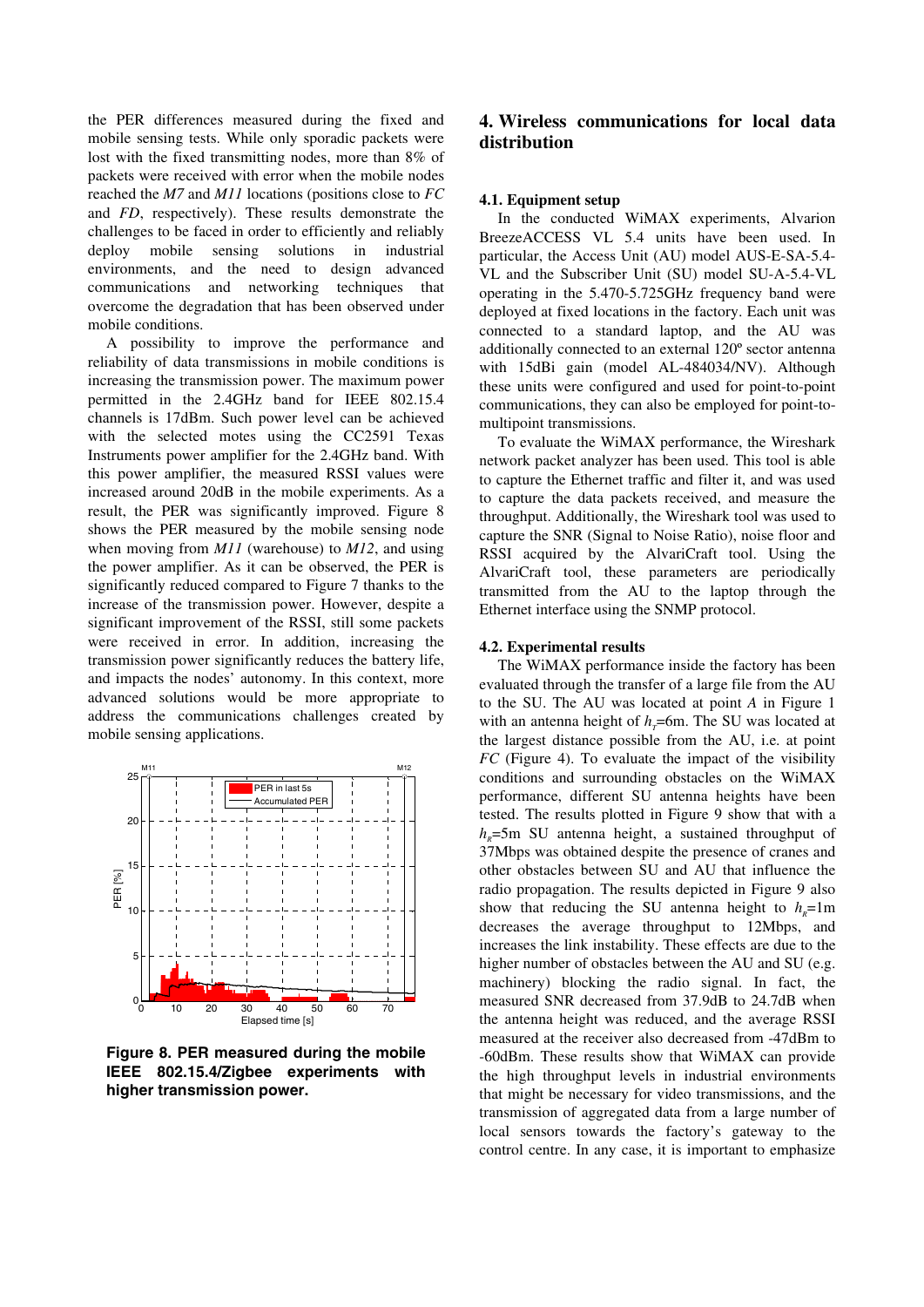that the performance levels heavily depend on an optimum deployment of the radio equipment to minimise the impact of surrounding obstacles. The impact of obstacles and the importance of an adequate deployment strategy are also observed when analysing the time between consecutive packet receptions (Figure 10). The measured results show that as the antenna height was reduced and the number of obstacles between SA and AU increased, the link stability was degraded, and the time between consecutive data packets increased.



**Figure 9. WiMAX application throughput.** 



**Figure 10. Time between consecutive packet receptions for WiMAX transmissions.** 

## **5. Wireless backhaul connectivity**

### **5.1. Equipment setup**

The UMTS/HSDPA communication capabilities have been measured using a Nokia 6720c handset. This Symbian-based terminal incorporates a portable engineering tool for measuring and monitoring the air interface of cellular technologies such as GSM/GPRS and UMTS/HSDPA. Nemo Handy collects extensive measurement results captured over voice and video calls, FTP/HTTP data transfers, HTML/WAP browsing and video streaming. The logged measured data has been processed using the professional Nemo Outdoor tool, which offers a valuable set of performance indicators such as throughput, BLER (Block Error Rate) or RSSI (Received Signal Strength Indication).

#### **5.2. Experimental results**

The UMTS/HSDPA performance has been evaluated through an HTTP data download of a large file. Figure 11 shows the RSSI experienced by the mobile node *outside* and *inside* the factory at fixed locations. The outdoor measurements were performed with the mobile terminal located on the roof of the factory, and the indoor ones were carried out in the corridor shown in Figure 2. The results plotted in Figure 11 show that the signal level is significantly reduced by the attenuation caused by the building itself and other obstacles inside the factory. In fact, the RSSI experienced inside the factory is 8dB lower in average than the level experienced on the roof, although the signal variability is slightly lower indoor (10.2dB vs. 8.8dB between the 5% and 95% percentiles).



**Figure 11. UMTS/HSDPA RSSI measurements for outdoor and indoor locations.**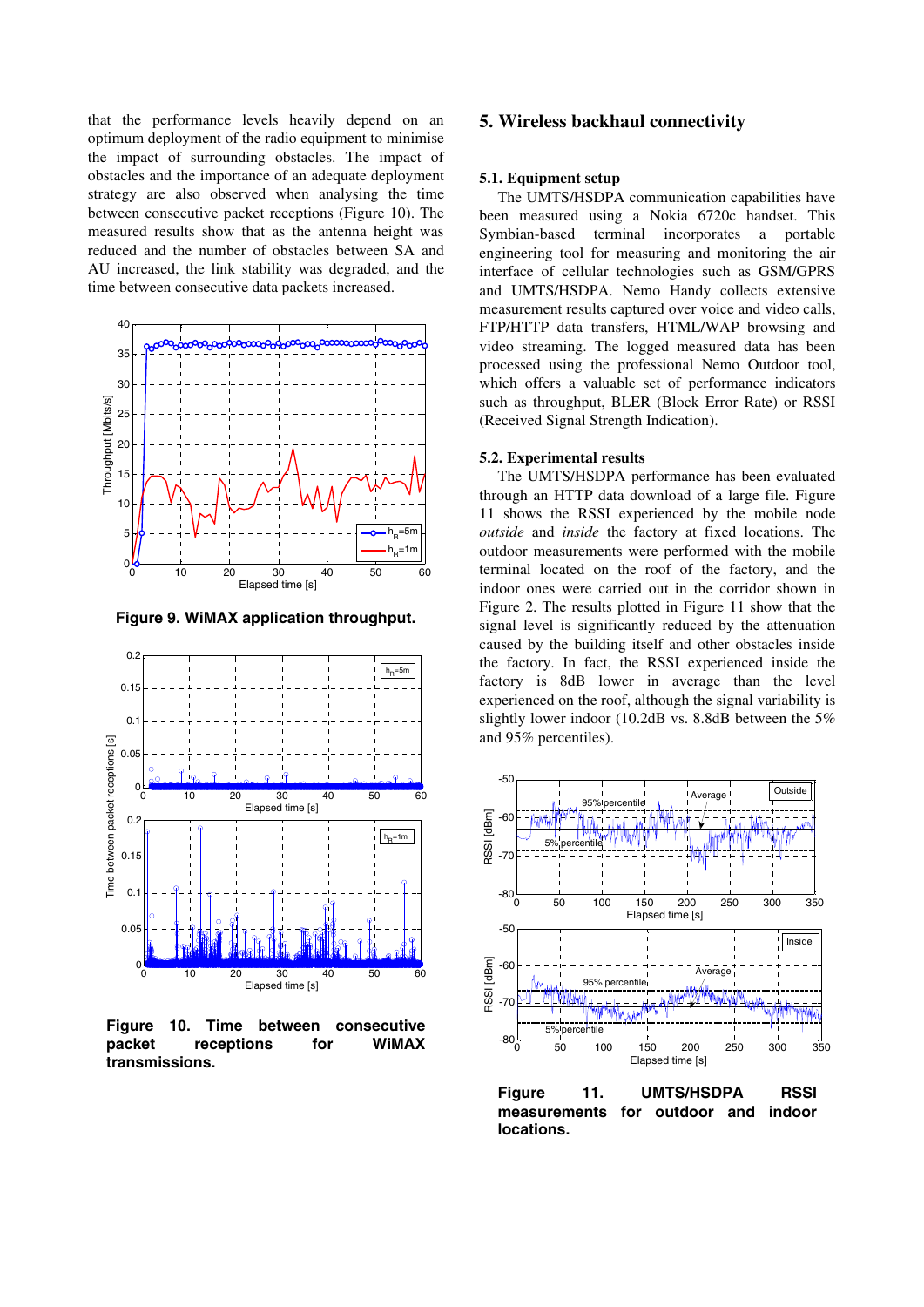Figure 12 shows the instantaneous throughput levels experienced in the conducted experiments, together with the average, and the 5% and 95% percentiles. These results show that despite the RSSI degradation measured indoor, the system is capable to provide similar average throughput levels indoor and outdoor. To obtain similar throughput levels, the cellular technology adapted its transmission parameters (transmission power, modulation/coding scheme, etc.), and used its advanced radio resource management mechanisms to compensate the degraded indoor link quality conditions. In fact, the power level used by the terminal during the experiments was on average 8.55dB higher in the indoor test compared to the outdoor one. Moreover, to compensate the link quality degradation measured indoor, the cellular network had to assigned radio resources to the terminal during 91.25% of the time the indoor experiment lasted, whereas this percentage was reduced to 83.9% in the outdoor tests. These results show that cellular technologies can represent an attractive and viable solution to implement FASyS' wireless backhaul since it does not require the deployment of additional radio equipment, and its adaptive radio interfaces can efficiently adapt its operation to the experienced channel quality conditions in order to provide stable and relatively high throughput levels. An alternative to cellular systems for the wireless backhaul would be WiMAX that, as shown before, can provide very high throughput levels with an adequate deployment, although it requires a higher initial investment.



**Figure 12. UMTS/HSDPA application throughput in indoor and outdoor experiments.** 

## **6. Conclusions**

Distributed and mobile sensing technologies can offer interesting solutions to develop advanced industrial monitoring applications. In this context, the FASyS consortium is working on novel solutions to improve the workers' health and safety conditions through a heterogeneous wireless platform that integrates short, medium and long range communication technologies. While short range technologies will allow sensing functionalities, medium and long range technologies constitute the backbone for an efficient and scalable wireless backhaul solution that connects the physical environment to a remote control centre where safety conditions can be efficiently monitored to detect risky conditions, and identify the necessary countermeasures.

The deployment of wireless solutions in industrial environments is challenged by the potentially harsh radio propagation conditions that could degrade their transmission quality. In this context, this paper presents some results of an extensive measurement campaign conducted to analyse the capability of several wireless technologies to provide the connectivity and reliability levels required by FASyS to implement its safety and health applications. The obtained results reveal that IEEE 802.15.4/Zigbee, WiMAX and UMTS/HSDPA technologies could represent attractive and viable candidates. However, the conducted experiments have shown that mobile sensing applications in industrial environments require advanced communications and networking solutions to provide the real-time and reliable connectivity requirements that might be necessary for safety and health applications.

#### **Acknowledgements**

This work has been partly funded by the Spanish *Ministerio de Ciencia e Innovación* through the CENIT Project FASyS (CEN-20091034). The authors would like to thank Agustin Prado and GORATU for their support throughout the measurement campaign.

#### **References**

- [1] FASyS project website: http://www.fasys.es/en/
- [2] T. S. Rappaport, C. D. McGillem, "UHF fading in factories", IEEE Journal on Selected Areas in Communications, Vol. 7, No. 1, pp. 40–48, 1989.
- [3] E. Tanghe, et. al, "The industrial indoor channel: largescale and temporal fading at 900, 2400, and 5200 MHz", IEEE Transactions on Wireless Communications, vol.7, no.7, pp.2740-2751, July 2008.
- [4] L. Zheng, "ZigBee Wireless Sensor Network in Industrial Applications", SICE-ICASE International Joint Conference, Bexco, Busan, Korea, Oct. 2006.
- [5] J. Vales-Alonso, et. al, "An IEEE 802.11 protocol testbed in industrial environments using personal computing